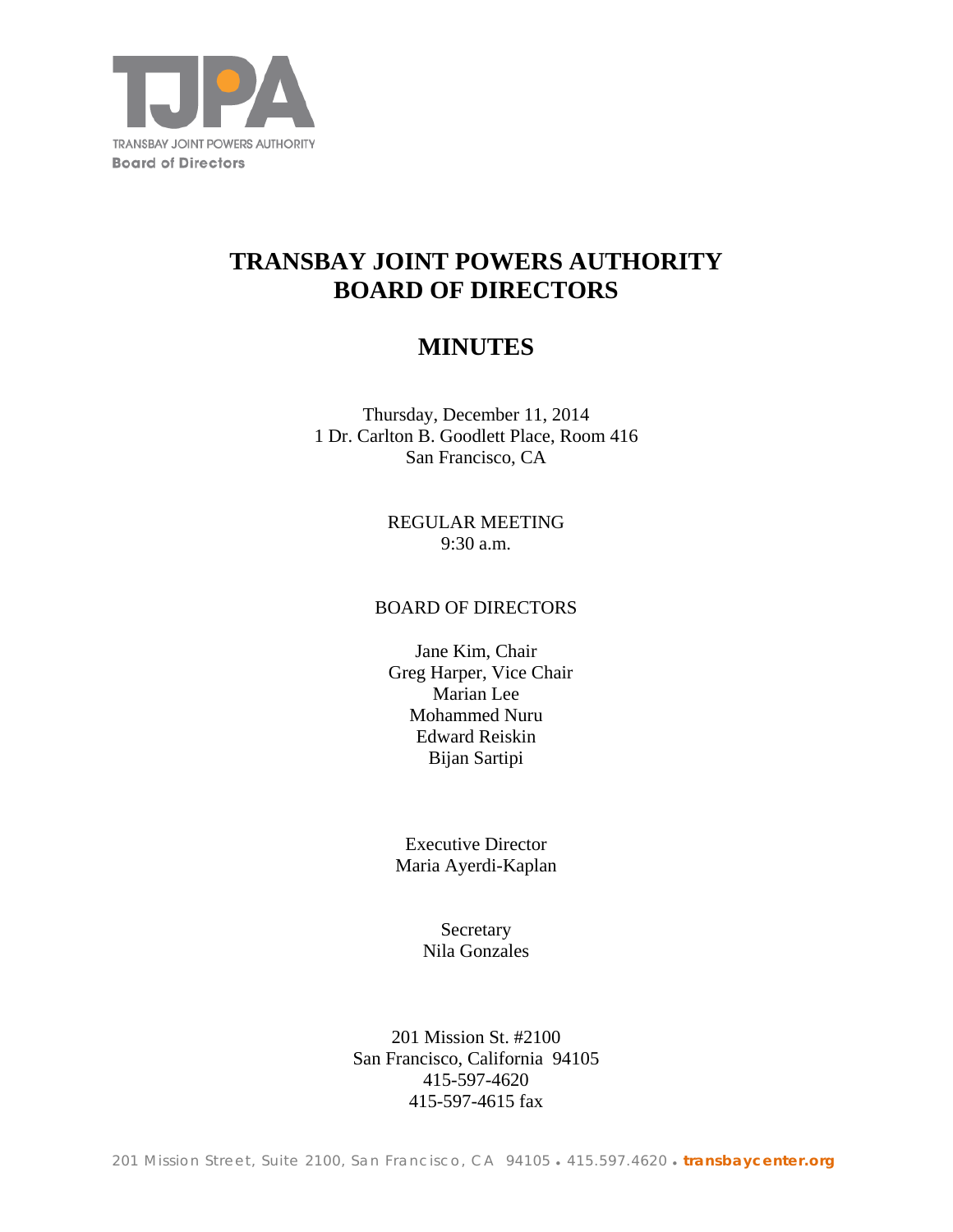## 9:30 – REGULAR MEETING

## ORDER OF BUSINESS

1. Call to Order

Chair Kim called the meeting to order at 9:35 a.m.

2. Roll Call

Present: Mohammed Nuru Ed Reiskin Greg Harper Jane Kim

Absent: Marian Lee Bijan Sartipi

3. Communications

None.

4. Board of Director's New and Old Business

None.

5. Executive Director's Report

- Construction Update
- **Quarterly Financial Reports**
- Retail Presentation

Executive Director Ayerdi-Kaplan reported that the Federal Railroad Administration (FRA) issued their annual report of site monitoring review for the Train Box grant. It was a very good report and FRA commended the TJPA on a number of best practices that they will be recommending to grantees.

Steve Rule, Turner Construction, presented the Construction Update.

Craig Boyer, TJPA Financial Coordinator, presented the Quarterly Financial Reports and provided an update on the status of the bridge loan.

Fred Clarke of Pelli Clarke Pelli Architects and Karen McShea of Avison Young presented the Retail Presentation.

Director Reiskin stated it was a great report and concept and he agrees that outsourcing the entire operation makes the most sense. He asked how the diversity of the retail mix would be created and inquired about goals to incorporate local businesses in addition to how to keep it from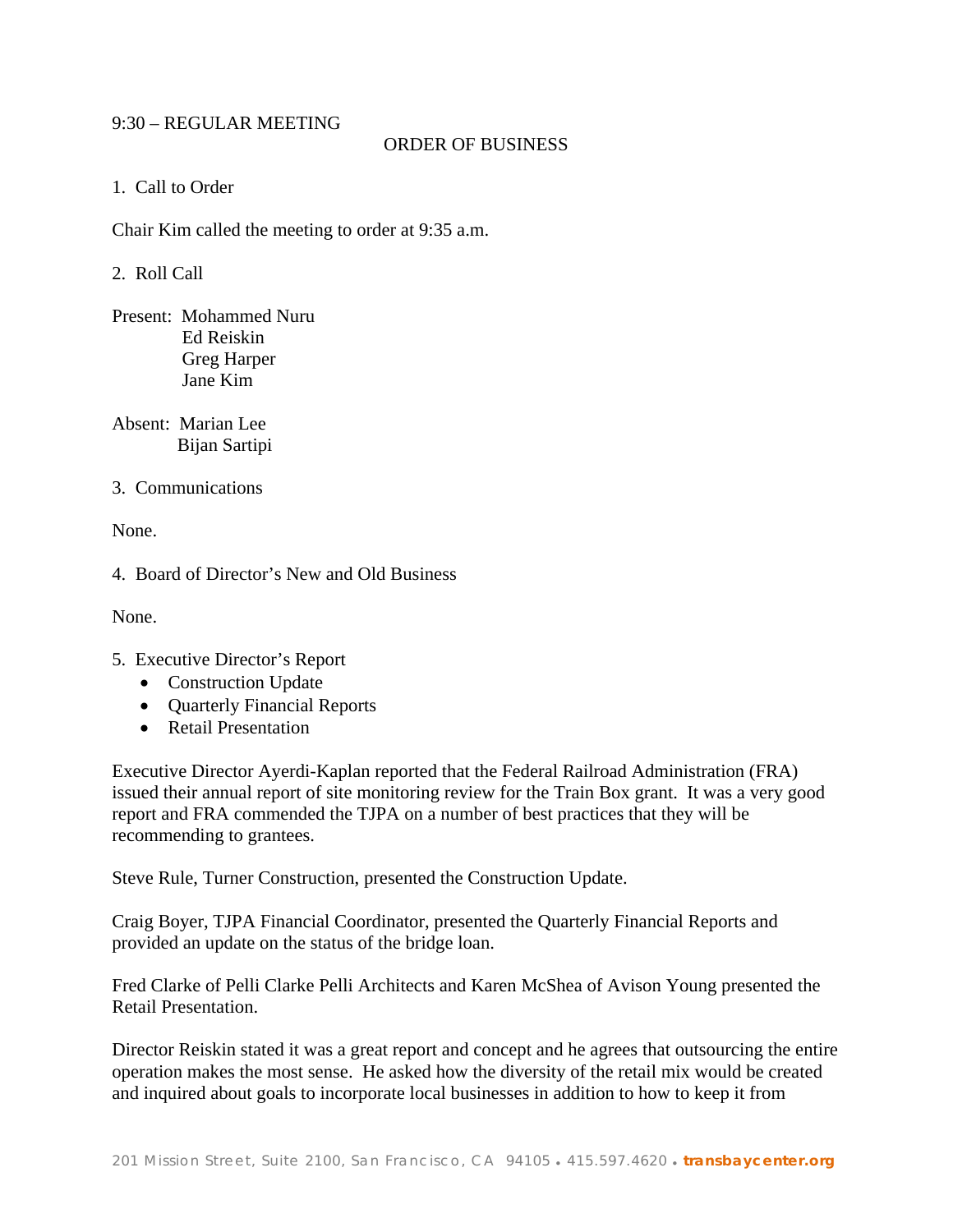becoming a generic chain store type mall. Executive Director Ayerdi-Kaplan stated that one of the key objectives is to have a space that reflects the diversity and richness of the Bay Area. Ms. McShea stated the goal is to set the vision not only through the merchandising and programming but also through design guidelines. She also stated the team has met with the San Francisco Airport (SFO) regarding their local business program and thought a similar model would be appropriate for the Transit Center. Director Reiskin inquired as to how the goals relating to local businesses would be determined and assured. Executive Director Ayerdi-Kaplan stated the goals and objectives would be identified in the procurement documents. Deborah Miller, TJPA counsel, provided further explanation and stated the current stage in the process is the Request for Qualifications (RFQ) that identifies qualifications and minimum criteria for teams that are eligible to respond to the opportunity. The next stage would be to develop the Request for Proposals that will spell out the minimum criteria and necessities for the program which would be the point to specify criteria related to small business and like matters. Director Reiskin thought it would be helpful to have language in the RFQ so the expectation is clear that firms who know how to bring in local businesses are desired. Executive Director Ayerdi-Kaplan agreed and stated language would be included in the RFQ and she further stated the marketing program discussed in the meeting with SFO could be incorporated as well. Director Reiskin asked if the RFP would be brought back to the Board before it is issued and Executive Director Ayerdi-Kaplan confirmed it would be presented to the Board.

Director Nuru concurred with Director Reiskin and recommended language regarding local business be incorporated into RFQ as was done by SFO. Ms. McShea confirmed the plan is to evaluate incorporating a model similar to SFO regarding local business. Director Nuru also suggested the team look at the Lennar project and what they are doing regarding recruitment of local businesses.

Vice Chair Harper agreed with Director Reiskin's comments and stated this was a policy decision that he would like to see through the process. He also suggested working with the neighborhood, including developers, to get input.

Chair Kim concurred with the other Directors and expressed her appreciation for the beautiful design of the retail program and her excitement about it because workers and residents will view it not just as a transportation hub but a destination for dining, retail, and services and the neighbors in this community need these amenities. She suggested presenting to the Small Business Commission and potentially partnering with an educational institution.

Executive Director Ayerdi-Kaplan thanked the Board for their input.

#### 6. Citizens Advisory Committee (CAC) Update

Ted Olsson, TJPA CAC Chair, reported that the CAC was very impressed with the Retail presentation and had similar comments related to the local business component when it was presented at their meeting. They were also pleased with the report by TJPA Principal Engineer Brian Dykes, which they received at their meeting in regards to the rail platform standardization. They are also delighted with the progress of the Joint Community Facilities Agreement. Steve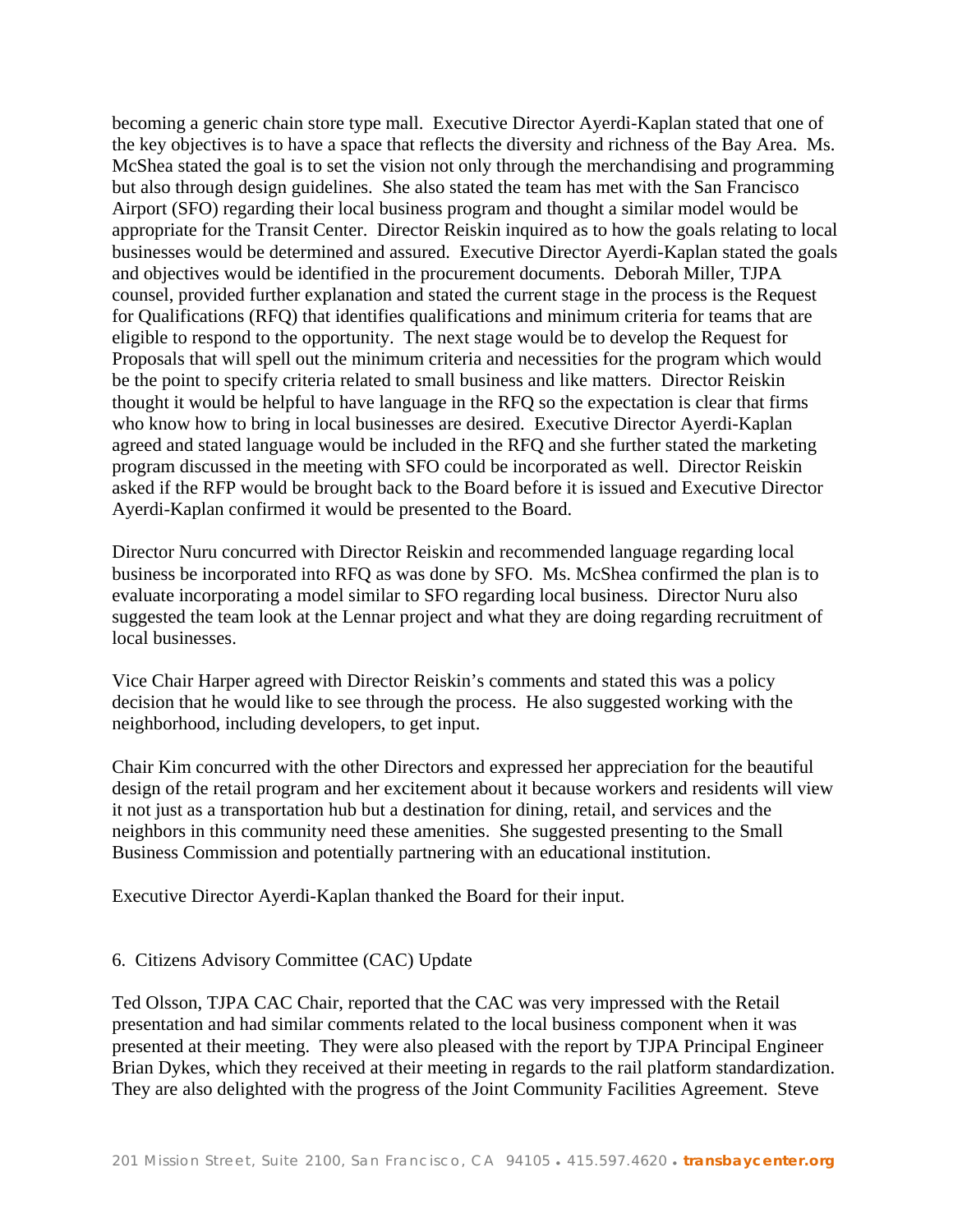Rule continues to work with them on their requests related to the Construction update. Mr. Olsson also reported that the constituents of District 6 expressed the importance of the Retail item and emphasized the significance of the selection of the Master Lessor and the terms in addition to neighborhood participation. He stated that 2015 is the Centennial of the City's second of three world's fairs which it as a great opportunity to present the Transbay project and he is working with TJPA staff on participation.

#### 7. Public Comment

Roland Lebrun expressed his support on the Retail presentation and suggested the Board commend staff for their good work. He also concurred with Vice Chair Harper's comments about the patrons not primarily coming from the AC Transit riders but he advised that Phase 2 riders should be considered. Mr. Lebrun also recommended that Avison Young go to Manhattan and look at the new World Trade Center.

## THE FOLLOWING MATTERS BEFORE THE TRANSBAY JOINT POWERS AUTHORITY ARE RECOMMENDED FOR ACTION AS STATED BY THE EXECUTIVE DIRECTOR OR THE CHAIR.

### REGULAR CALENDAR

*Due to time constraints and keeping quorum for the action items, Chair Kim took Items 9-13 prior to returning to Item 8 because she had to leave at 11am for the Mayor's Press Conference.*

8. Presentation by the California High Speed Rail Authority (CHSRA) and the Peninsula Corridor Joint Powers Board (JPB) on boarding heights and widths.

Brian Dykes, TJPA Principal Engineer, introduced David Couch of JPB and Ben Tripousis of CHSRA to present the item.

Director Reiskin stated he was glad meetings were happening and hopes they get to an agreement on level boarding. He inquired on what changed with timing. Mr. Couch and Mr. Tripousis stated the procurement has been delayed until after the technical analysis. Director Reiskin asked fellow Board members whether the resolution they previously discussed that would urge the rail agencies to come to an agreement on level platforms should be moving forward at this time. Director Nuru suggested waiting on the resolution since meetings are happening. Vice Chair Harper said he understands that the rail agencies will not move forward until the technical analysis is done; therefore, he does not think a resolution is necessary at this time.

#### Public Comment:

Roland Lebrun provided comments on train types, manufacturers, modeling, and comparisons to the rail systems in Europe.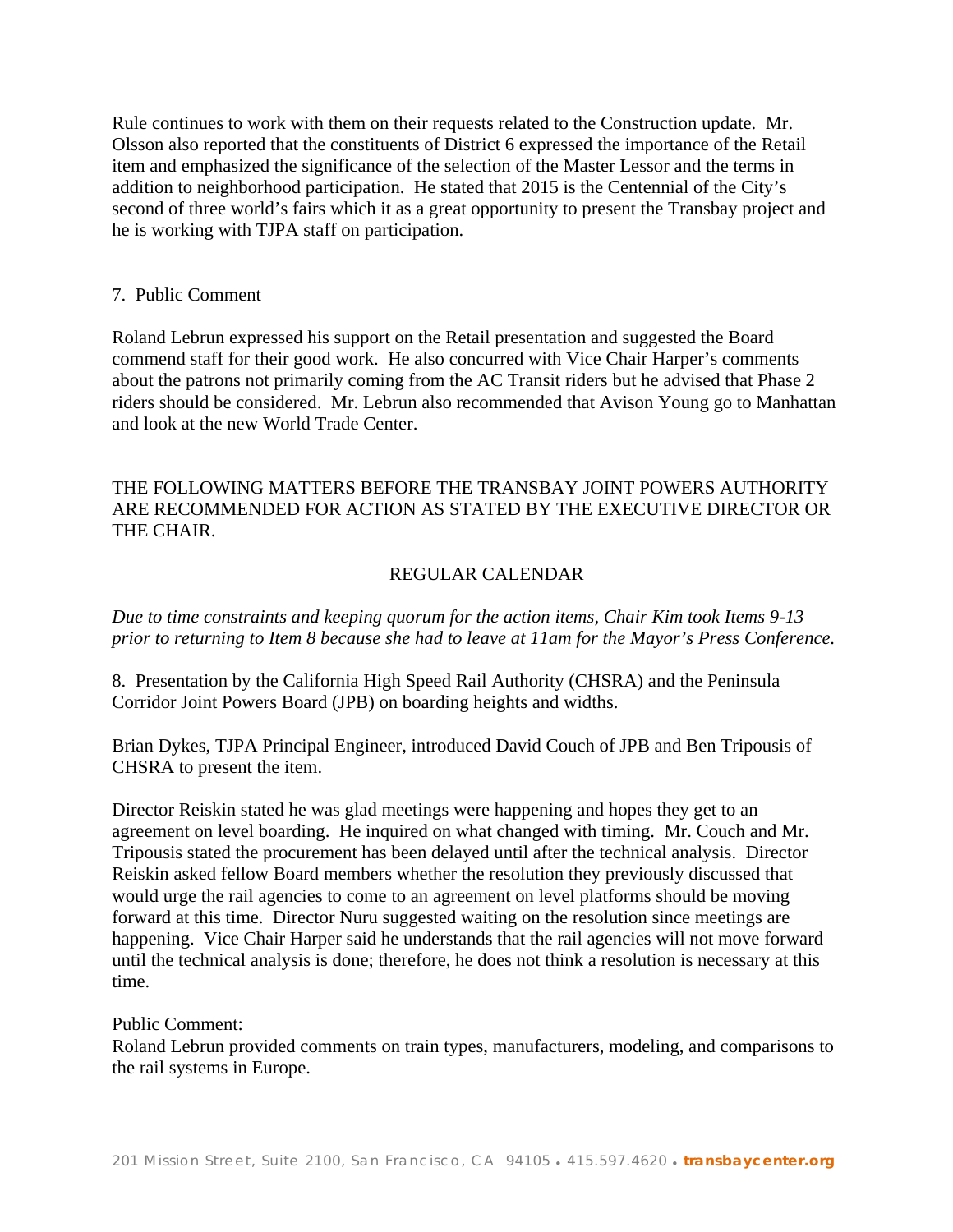9. Authorizing the Executive Director to execute the Joint Community Facilities Agreement for City and County of San Francisco Community Facilities District No. 2014-1 (Transbay Transit Center).

Scott Boule, TJPA Legislative Affairs & Community Outreach Manager, presented the item.

No public comment.

RESOLUTION 14-043

On motion to approve as amended to correct the date in the last clause to January 13:

ADOPTED: AYES – Nuru, Reiskin, Harper, and Kim

10. Approving an Amendment to Contract No. 08-04-CMGC-000, authorizing Webcor/Obayashi Joint Venture to award a Trade Work subcontract to Shimmick Construction Company as the responsible bidder submitting the lowest responsive bid in the amount of \$5,875,000 for TG07.9: Bollards and Barriers, thereby increasing authorized Direct Costs by \$5,875,000, and the authorized Construction Services Fixed Fee by \$446,500.

Mark Zabaneh, TJPA Senior Program Manager, presented the item.

No public comment.

RESOLUTION 14-044

On motion to approve:

ADOPTED: AYES – Nuru, Reiskin, Harper, and Kim

11. Approving an Amendment to Contract No. 08-04-CMGC-000, authorizing Webcor/Obayashi Joint Venture to award a Trade Work subcontract to McKendry Door Sales as the responsible bidder submitting the lowest responsive bid in the amount of \$137,777 for TG15.1: Dock Levelers and Bumpers, thereby increasing authorized Direct Costs by \$137,777, and the authorized Construction Services Fixed Fee by \$10,471.

Mark Zabaneh, TJPA Senior Program Manager, was prepared to present the item but the Board did not require it.

No public comment.

RESOLUTION 14-045

On motion to approve:

ADOPTED: AYES – Nuru, Reiskin, Harper, and Kim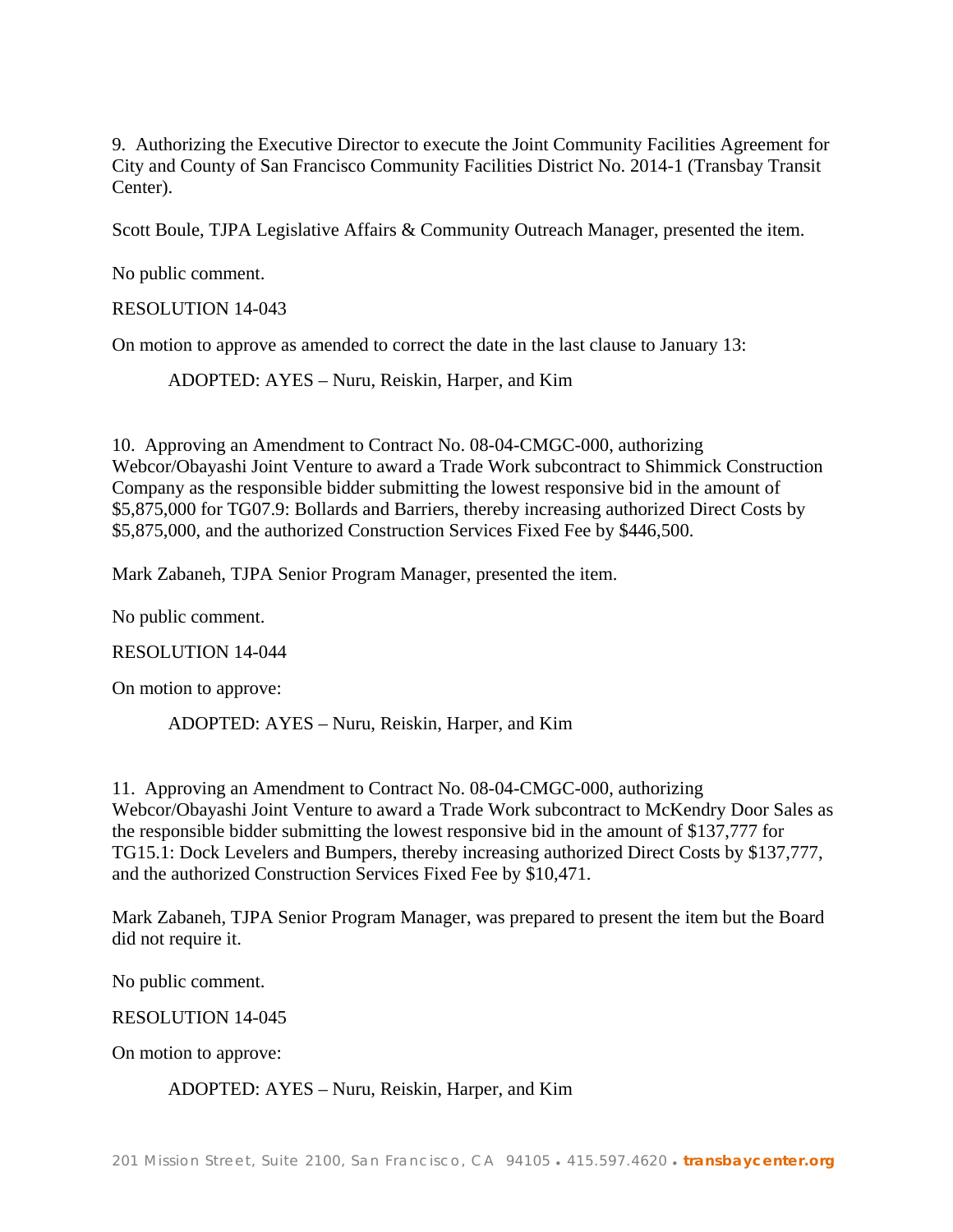12. Authorizing the Executive Director to amend the Professional Services Agreement for Community Benefit District Formation Assistance Services with MJM Management Group to change the term of the Agreement to two years with an option to extend for an additional year, as well as increase the total compensation to a not to exceed value of \$79,900.

Scott Boule, TJPA Legislative Affairs & Community Outreach Manager, presented the item.

No public comment.

RESOLUTION 14-046

On motion to approve:

ADOPTED: AYES – Nuru, Reiskin, Harper, and Kim

13. Approving the Minutes of the November 13, 2014 meeting.

No public comment.

On motion to approve:

ADOPTED: AYES – Nuru, Reiskin, and Harper ABSTAIN – Kim

14. Presentation of the audited Financial Statements for the fiscal year ended June 30, 2014 and the Report to the Board of Directors.

Sara Gigliotti, TJPA Chief Financial Officer, stated that she was pleased to present another year of clean financial statements and she introduced Nathan Edelman of Vavrinek, Trine, Day & Company who presented the item. Mr. Edelman reported that it was a clean audit and the opinion is that there were no findings.

15. Election of Chair and Vice Chair pursuant to the TJPA Joint Powers Agreement.

Item postponed to January due to losing quorum.

### RECESS REGULAR MEETING AND CONVENE CLOSED SESSION

There was no member of the public who indicated that they would like to comment on the item scheduled for discussion in closed session.